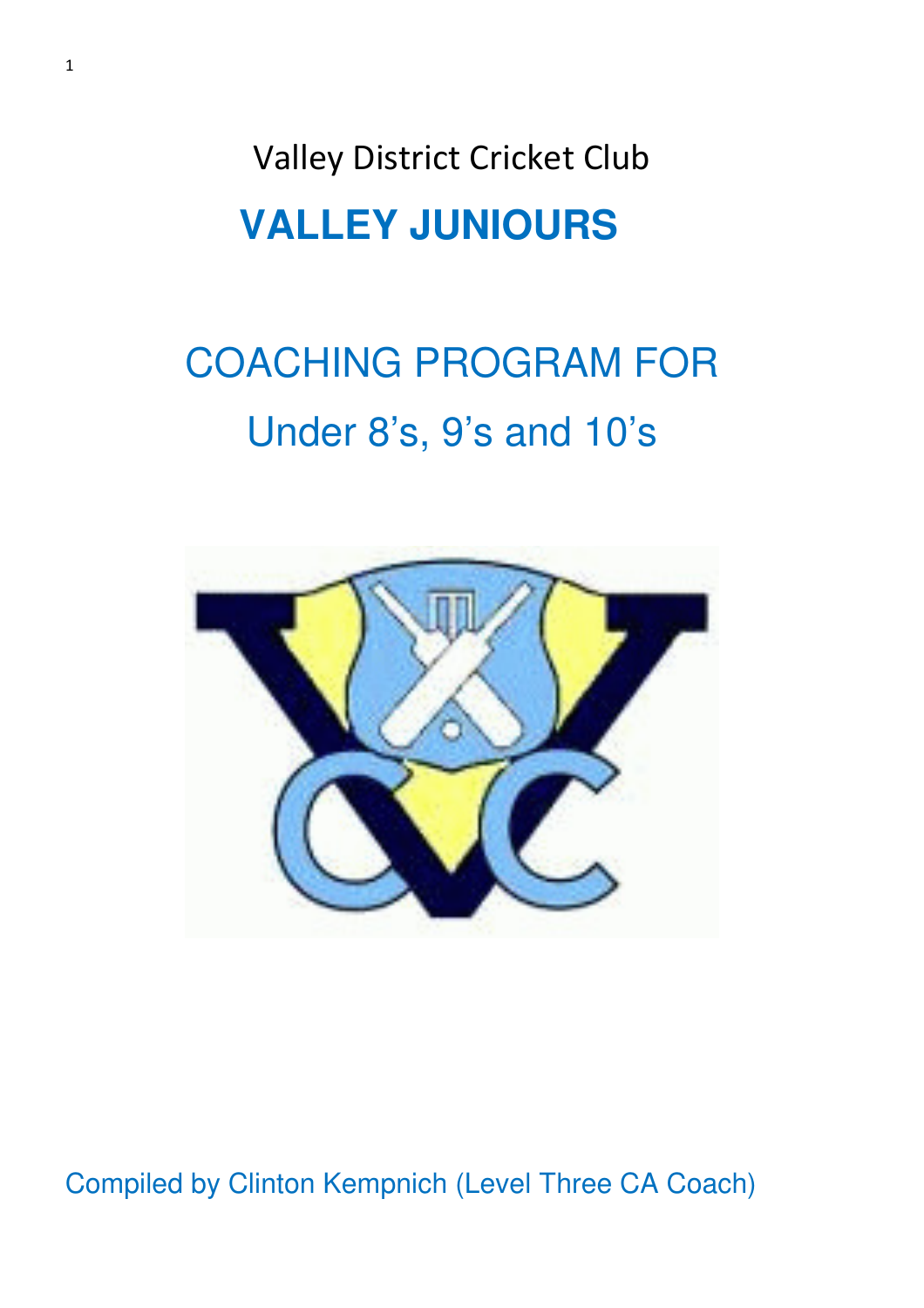### **INDEX**

### Under 8's, 9's & 10's (full season)

All modules are run in a **20 minute** skill activity then **40 minute** game based scenario format that actively reinforce the skill activities learnt.

| Week 1  | Game Practice – Match scenarios            | p <sub>5</sub> |
|---------|--------------------------------------------|----------------|
| Week 2  | Game Practice – Match scenarios            | p6             |
| Week 3  | Running between wickets                    | p7             |
| Week 4  | Bowling – Bowling at targets               | p8             |
| Week 5  | Fielding-stopping the ball/underarm throws | p9             |
| Week 6  | Bowling with increased control (Pt.1)      | p10            |
| Week 7  | Bowling with increased control (Pt.2)      | p11            |
| Week 8  | Batting – controlling the cricket bat      | p12            |
| Week 9  | Batting – maximizing bat and ball contact  | p14            |
| Week 10 | <b>Batting - Hitting targets</b>           | p15            |
| Week 11 | Batting – Hitting straight zones           | p16            |
| Week 12 | <b>Batting - Cross bat shots</b>           | p17            |
| Week 13 | <b>Batting - Cross bat shots</b>           | p18            |
| Week 14 | Throwing                                   | p19            |
| Week 15 | <b>Short catches</b>                       | p20            |
| Week 16 | <b>High Catches</b>                        | p21            |
| Week 17 | Cricket skill games                        | p22            |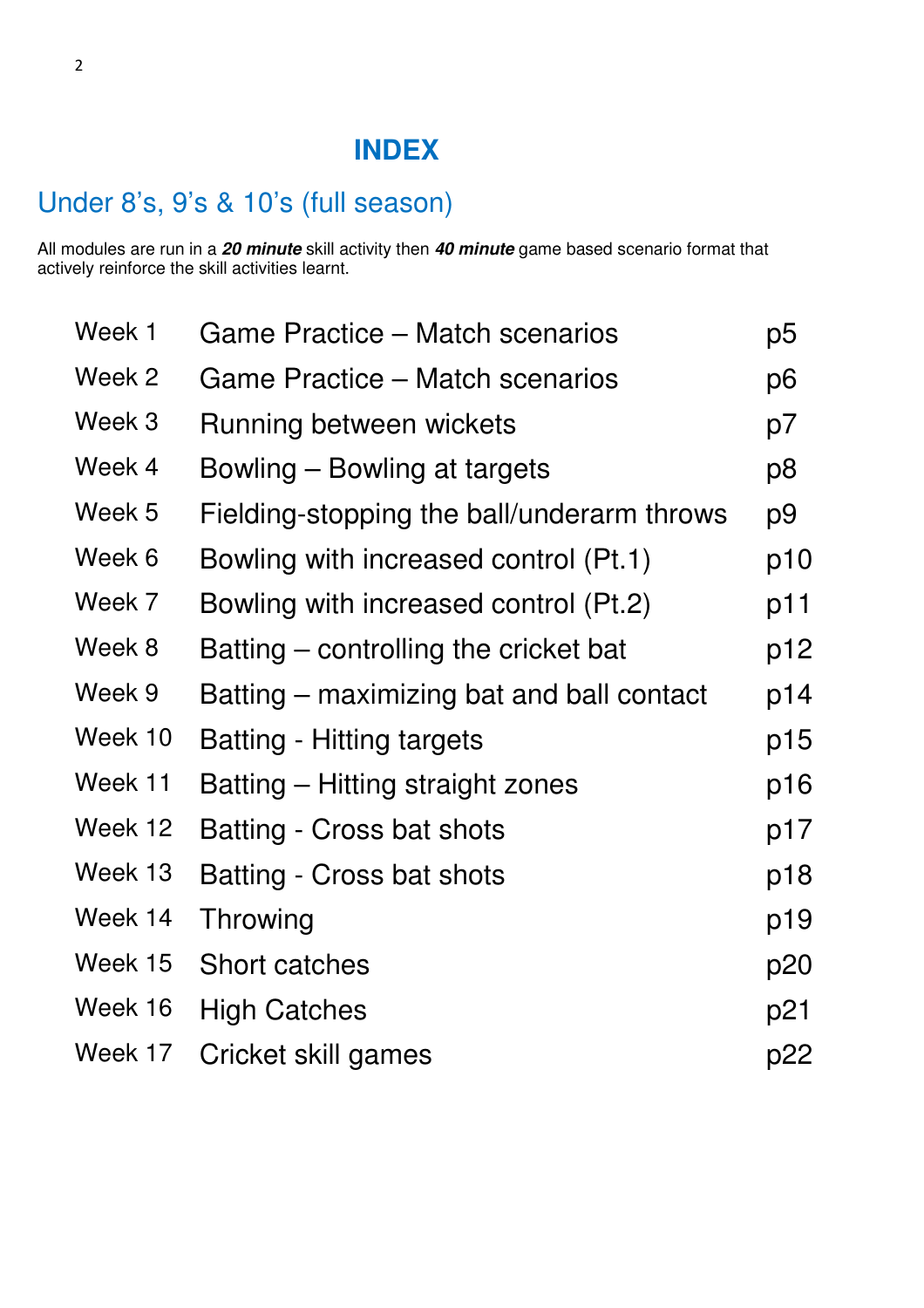# Half Season Teams

Half season side will only have 9 weeks of activities available for their VDCC program.

For u/10 half season sides please follow this progression of activities.

| Week 1 | Game Practice – Match scenarios                |  |
|--------|------------------------------------------------|--|
| Week 2 | Game Practice – Match scenarios                |  |
| Week 3 | Running between wickets                        |  |
| Week 4 | Bowling - Bowling with increased control(Pt.2) |  |
| Week 5 | Fielding-stopping the ball/underarm throws     |  |
| Week 6 | Batting - Hitting straight zones               |  |
| Week 7 | Batting - Cross bat shots                      |  |
| Week 8 | Throwing                                       |  |
| Week 9 | Short catches                                  |  |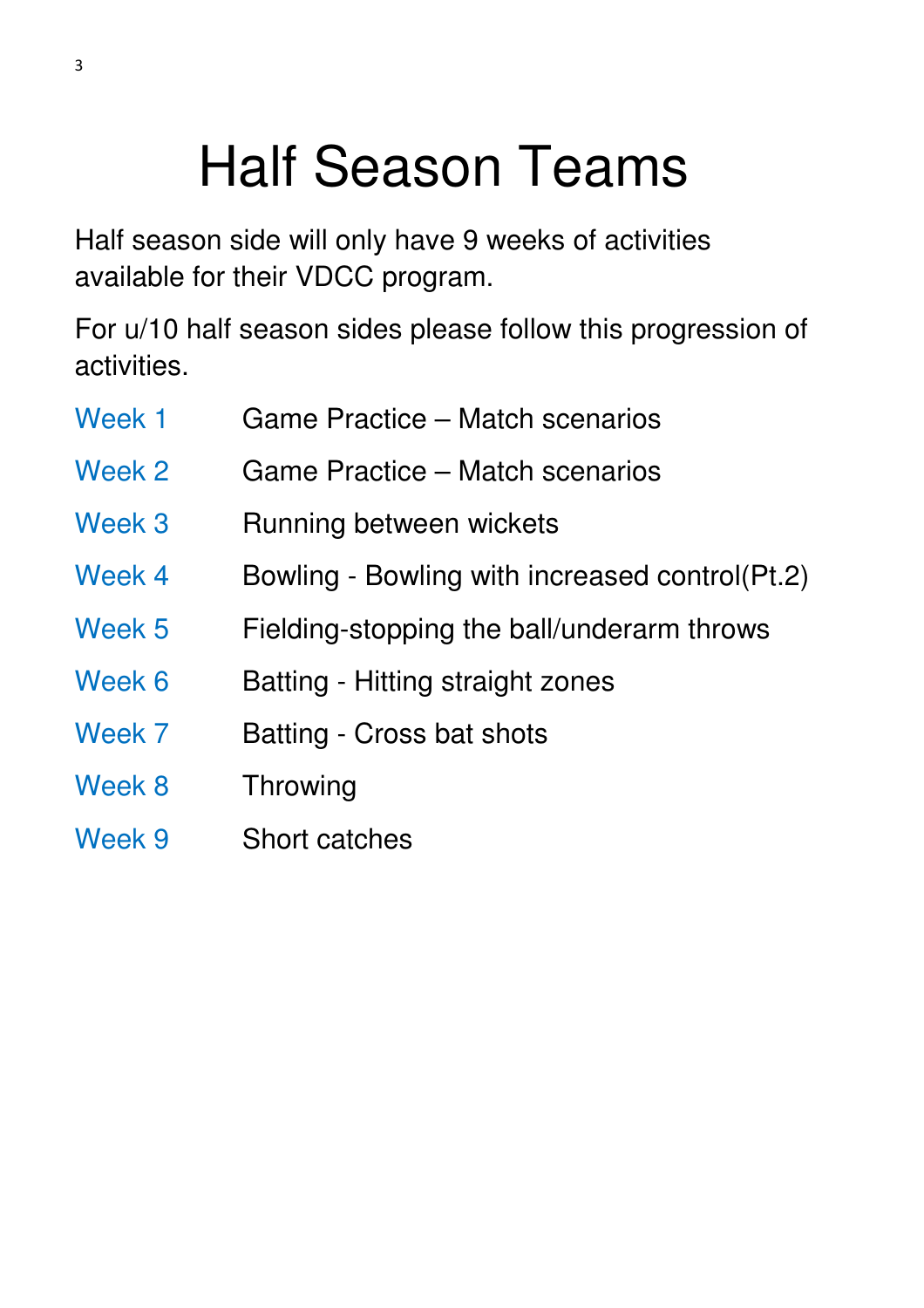### Welcome to the Junior Development Cricket Coaching Plan for Valley Cricket Club.

You will no doubt have already heard about our philosophy of enjoyment and participation for all by now. So welcome to day one and please ask any questions about any areas that you may require help with.

Please read through the plans so you gain an idea of what is to follow throughout the weeks ahead. Even though there are ideas to look out for with the week 1&2 plans the basic idea is to play a scratch game each week. This is so that the children can actually get to have some feel of how the game will flow on Saturday. Even those who have played before will have forgotten a lot since they last played so this is a good fun return to cricket for them. Do not worry about pads as you will be using soft balls. Bats and gloves and protectors are needed however. You won't have enough time to pad up and unpad all players in your allotted training time.

Here a couple of tips to follow here and throughout the season for these training sessions.

- Stay positive, use role models, be a role model.
- Be clear and concise with any instructions (demonstrate is always good)
- Do not get bogged down with technical issues or focus on one player
- Follow the simple rule of Skill, Drill, Game.
- Enlist as much help as you can, ask parents standing around to help watch or work with one child on one element.
- Stick to the plans. These have been developed so that introductory cricketers have all the basics that will set them up to progress as players and enjoyers of the game. If you decide to skip one skill because there is an indication that they need more e.g. catching, then the planned skill will be neglected.
- All aspects are about having a go and the final execution of the skill is not overly important at this point.
- Watch your clock as scheduling is important so that everything is energetic and does not run over time.
- Movement and action is vital. Your audience and the fun factor will be lost if fielder become statues.
- Run outs don't matter, encouraging running between the wickets as it is common practice for batters to run a 1, 2 or 3 plus form a ball that has gone a couple of metre. Learn by trying.

Note: Batting skills do not come into focus until week 8. Reason: at this age bowlers control the game. If bowlers cannot get the ball somewhere near the batter the game breaks down for all. Batters will naturally try and wack the ball. Bowling is not a natural skill that can take some time to develop. Bradman may not have scored many if 90% of the balls he face were too wide to hit.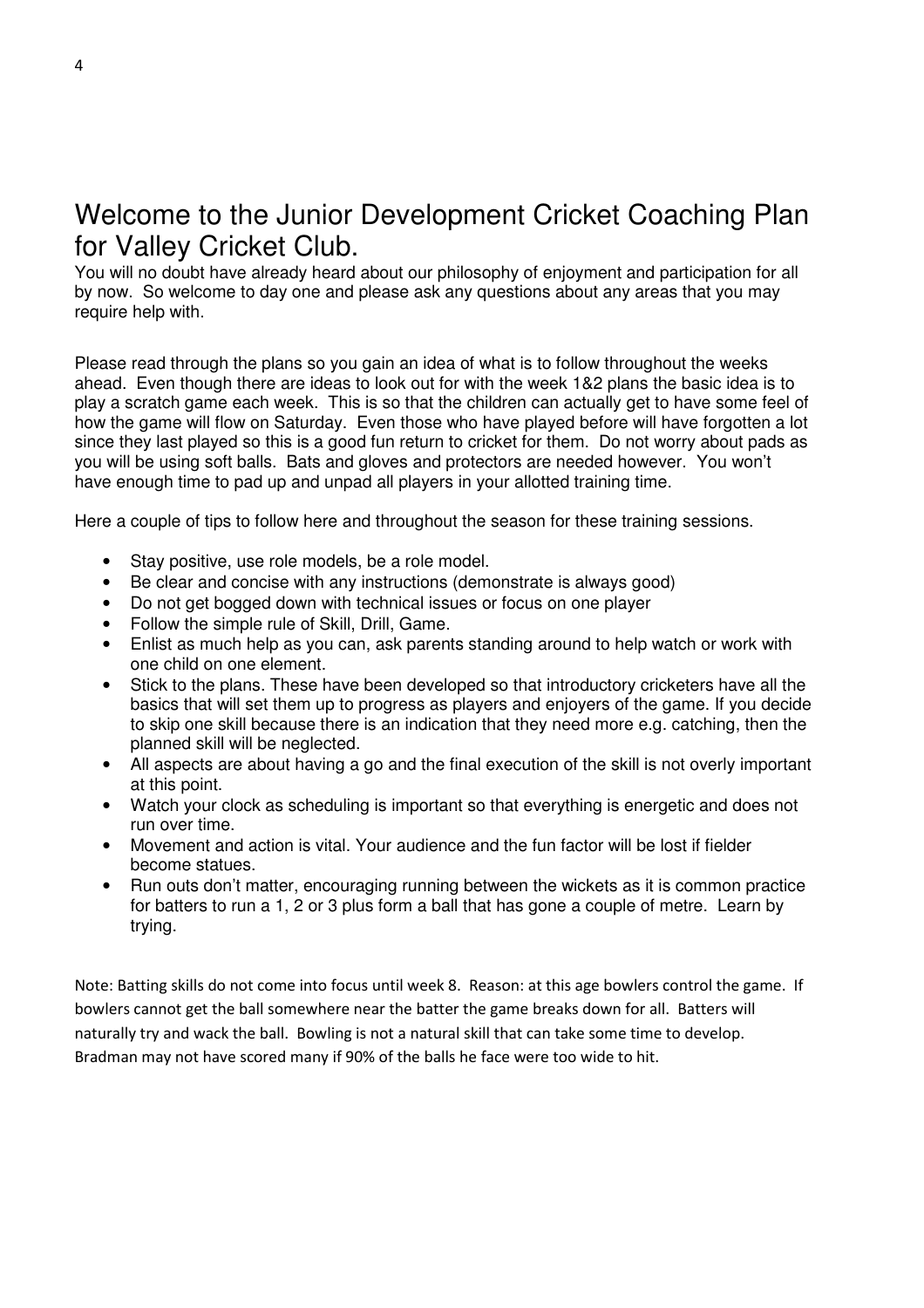# Coaching Plans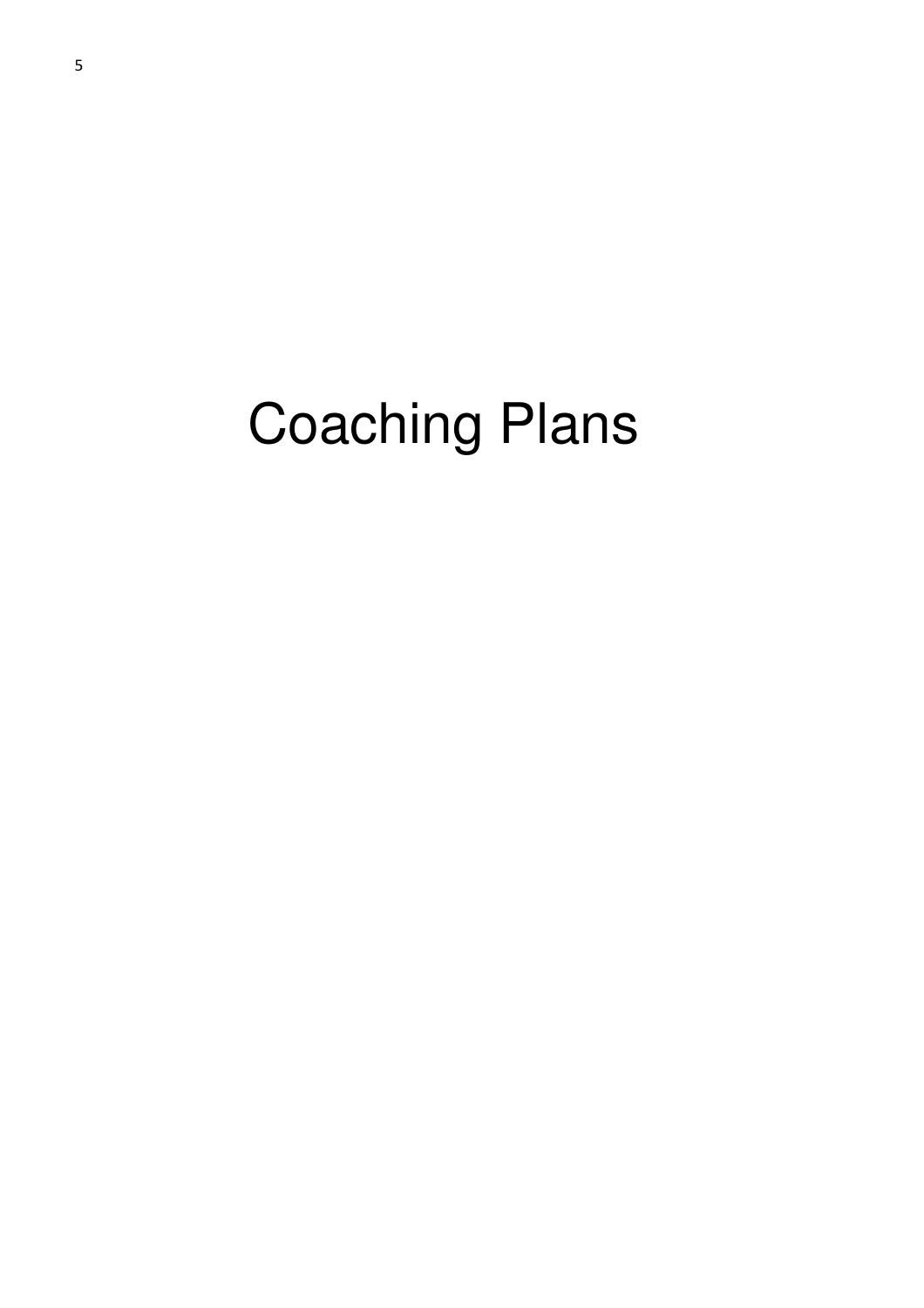### **Week 1 and 2 Game Practice- Game Match Scenarios Focus: Movement and backing up**

Given that the hardest concept to come to grip with in the early stages is the actual game and knowing what to do, it is imperative that the first two weeks of practice allow for players and coaches to become familiar with the components of how to be involved in the game. In other words ...know what to do when Saturday morning game time arrives. Even though some of these under 10's have played 2 or three seasons of cricket they are still at an early developmental stage and the benefit of reinforcing previously learnt skill is important.

#### **KEY ELEMENTS**

To ensure enjoyment the concept of movement must be incorporated into all aspects of the game. Once the players are stationary the learning and fun process comes to a halt and the process begins to break down. This in turn creates a flow on effect which makes any input and direction by the coach and manager very difficult.

- Look to get players aware of field placement markers and where they should start their fielding position.
- Ensure that players are moving in as the bowlers is bowling and to return to their starting position for the next ball. Constant movement is the key to fun and learning.
- Batters to stay alert and back up all the time. The Coach will need to be reinforcing this almost every ball until it becomes second nature for the batters. NB Batters can invariably run on almost anything. It is not important to whether they get a run out or not. The concept of distance and speed is a skill that can only come after much trialling. Even though they lose 3 runs when out in a game the advantage of running will far outweighs the negatives of the occasional out. Remember they keep batting anyway.
- Encourage and reinforce the player to move in and be watching the batter as he hits the ball. Rotate players to different positions as bowlers take their over.
- Make this a game like event. However for time sake does not use pads unless you have a dedicated team of helpers who will attempt to pad up and unpad the players. You can spend a lot of downtime on this otherwise. Downtime for the players is to be avoided as not having a focus results into diminishing results for fun and learning.
- When the batters hit the ball encourage them to run as hard as they can.
- Encourage the fielder to pick the ball up and throw it.
- Constant movement and action promotes interest and fun
- Coaches to ensure all players are involved including giving all a go at wicket keeping. Special aspects to remember;

This initial two weeks are not about technique or individual elements of coaching. It is about game awareness. Do not get bogged down with individual coaching issues. While you spend 2 minutes open on one coaching there are 10 players who have little direction. You will then have to spend further time bring them back to the focus at hand otherwise.

#### **You will need to be vocal and repetitive to ensure that the messages shown above are put into action.**

**Week 1 Theme: Batters are to look to score off every ball. That is the goal is to score 6 runs an over.** 

**Week 2 Theme: Fielder to throw at stumps every time they pick the ball up when batters are running.**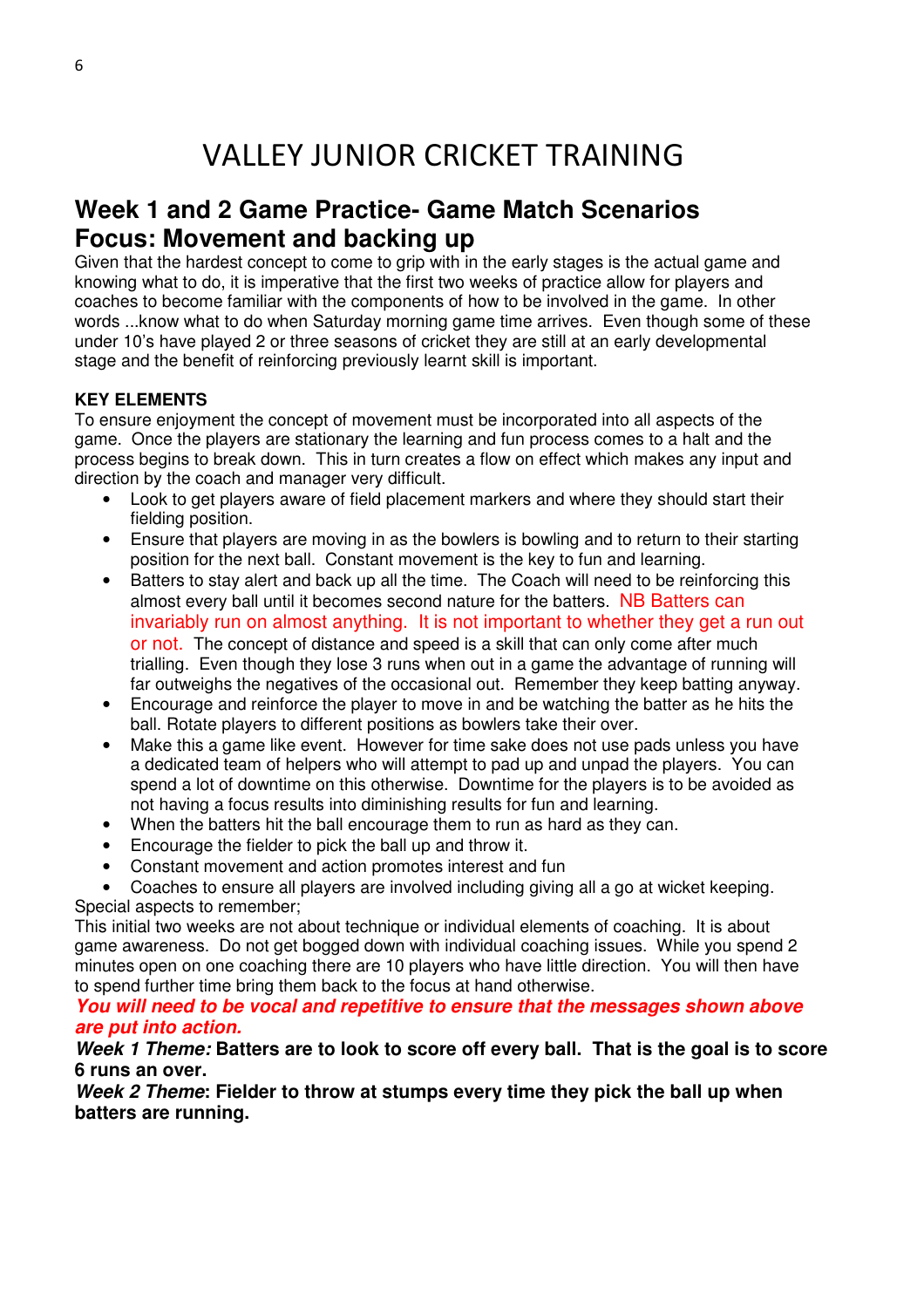# VALLEY JUNIOR CRICKET TRAINING WEEK 2.

#### **TODAY**

**Week two is about consolidating the major factors of running between wicket and throwing the ball.** 

**Key points – backing up, the ball is not dead if you have scored one run. Be on the lookout for more runs.** 

#### **Objective: Create a sense of 'game' and a hunger for runs.**

**Activity: (the whole session)** Batters to work in pairs. No pads (use soft ball) gloves are fine. Batting pairs will bat for three overs. Their goal is to score at least 5 runs per over. Fielders aim to stop the batters getting 5 runs per over by actively hunting and wanting the ball. They will get the regulation minus 3 runs for each run out. Ensure that any wides get re-bowled. Do whatever it takes to get the bowler getting the ball into the batters hit zone as this keeps the game rolling. 5 wides in a row slow everything down. Little downtime means lots of fun time.

**Coaches: It is very important that you 'verbally broadcast' every ball and let the players know how they are going. E.g. "you have scored 3 runs and need to get 2 off this ball. Announce at the end of the over if the batters or the fielders won that over. Please keep reinforcing backing up, throwing the ball at the stumps and for fielders to try and stop over throws.** 

Notes:

- Continue with game based goals of rotating the field around each over
- Calling is not important at this point, staying alert and backing up running hard is the main aim.

**Safety: do not allow wicket keepers to get too close to the stumps as the batter at this age group poses a major risk of swing the bat into the keeper.**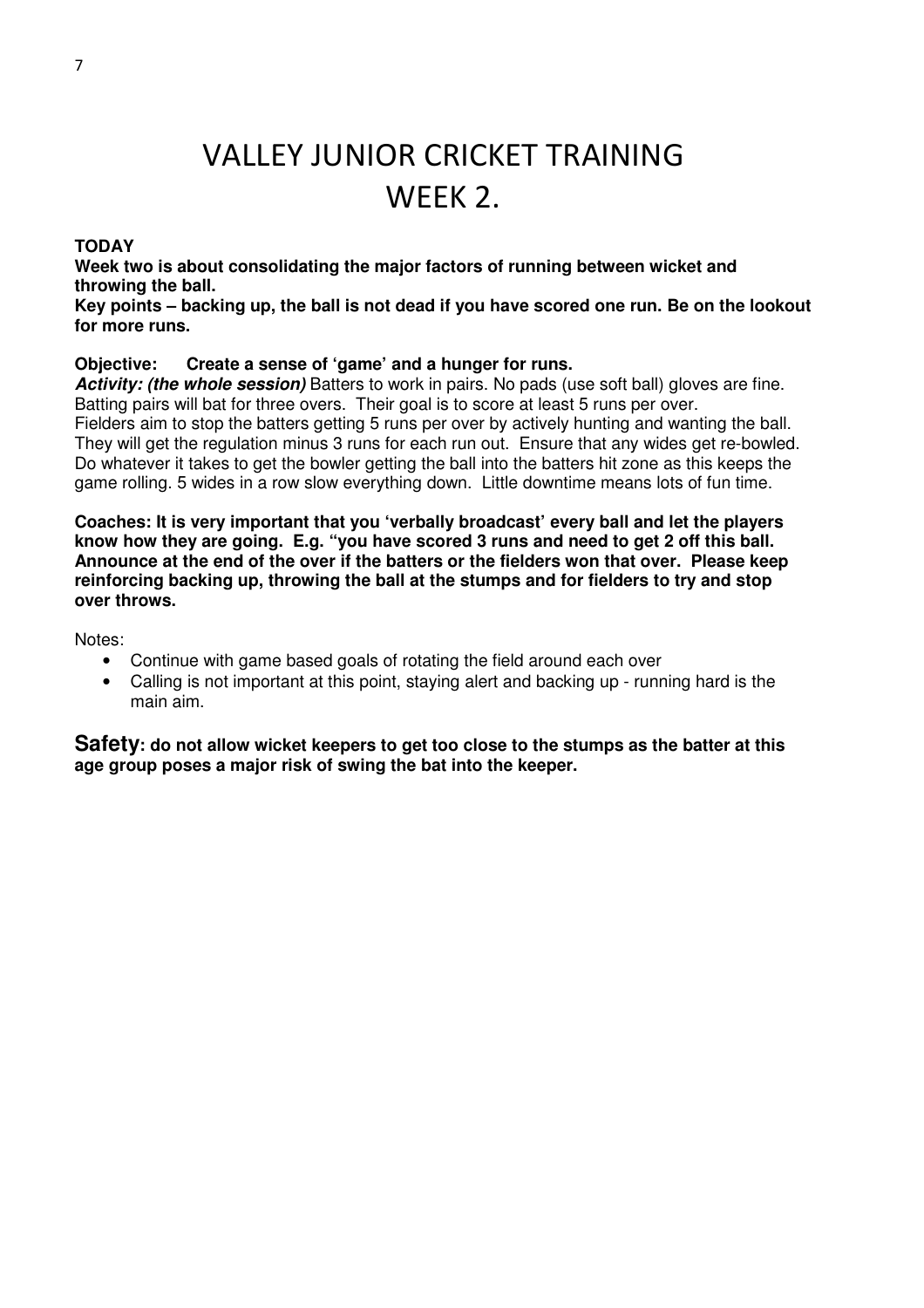### Week 3

Please note that each week individual activities and how to run these skill development sessions will be outlined either verbally and or with a skill sheet summary that will be emailed or available at the noticeboard each week.

All modules are run in a **20 minute** skill activity then **40 minute** game based scenario format that actively reinforces the skill activities learnt.

#### **TODAY**

#### **Objective: Running between wickets- batters verse fielders**

**Activity: (20 Mins)** You will need two sets of stumps(Kanga stumps are fine) set as per game day with two batters and all fielder in a circle 15- 20 metre form the batters. The coach will roll or throw the ball randomly form one set of stumps to or between the fielders. Each pair of batters tries to score a minimum of 2 runs. Encourage the batter to strive and get more runs for throws that miss the stumps. Stay alive and watch the ball. After 4- 6 throws by the coach all fielders rotate (clockwise) to the next fielding position. Each pair will run a minimum of 10 runs. Rotate all players until everyone has batted in a pair.

**Coaching tips:** Encourage all batters to be looking for runs, always keep your eye on the where ball even when you think there are no more runs to be had. Fielders are all involved as most throws will miss and need be backed up or chased again. Be vocal and promote the idea to pick up and throw the ball at the stumps. Remember there is no such thing as a poor throw only a poor back up. Look to praise skills shown as some pairs may get run out many times. This is part of the learning process of judging a run. If two players run hard with no hesitation they will make the run on most occasions.

Introduce the idea of sliding the bat across the crease line. Crease lines should be visible for this drill or can be marked by the supervising coach with a ground marking paint. Ideally the bat should start to slide before the line. This can be developed by placing markers about 1 metre out from the crease as an indicator of where to start the slide of the bat. This concept will take multiple reinforcing for some players.

Remember that judging distance and time is a learnt concept. You can only find out how far it is to run and no how far you have hit the ball by doing it. There will be lots of errors. It does not matter.

**Game scenario: (40 mins)** encourage to the above points throughout. While other aspects of skills may be pointed out the focus is for running between wickets and fielders to all be involved by actively hunting for run outs.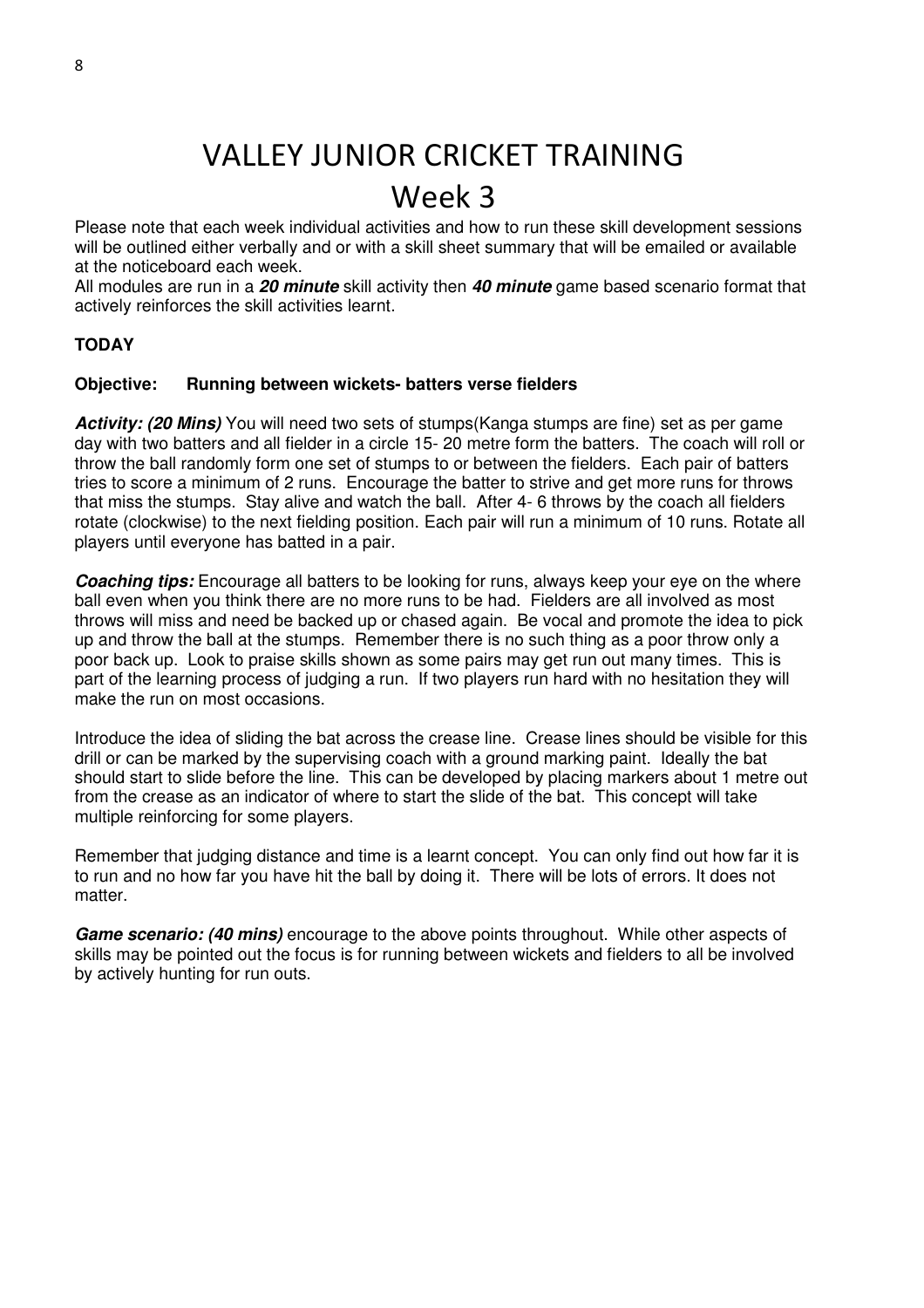Please note that each week individual activities and how to run these skill development sessions will be outlined either verbally and or with a skill sheet summary that will be emailed or available at the noticeboard each week.

All modules are run in a **20 minute** skill activity then **40 minute** game based scenario format that actively reinforce the skill activities learnt.

#### **TODAY**

#### **Objective: Bowling at targets.**

**Activity: (20 Mins)** Players to work in pairs. Players will run up (short run up) and aim to bowl between 2 markers at pitch distance with the partner backing up the ball. The back player then bowls back to the other player aiming between the markers. (4 markers per pair, one ball per pair) Safety: Spread over enough space that wayward balls are not being retrieved in the path of other bowlers. (Soft balls preferred)

Points can be scored for bowls going between the markers as the skill level increases. One point can be scored for each bowl that goes between the markers for each pair.

**Coaching tips:** Keep all movement in a straight line towards the target (head and eyes level, take a few steps after bowling (follow through).

Remember that some will have trouble in bowling with a straight arm. This will resolve over time but is not the major concern of today. Getting the ball close to a target is the aim. (I will work with those for a small time that are throwing). Please see notes on bent arm corrections available from VDCC junior segment website.

**Game scenario: (40 mins)** encourage to the above points throughout.<sup>\*</sup> Bowling targets (markers) should be set up in the game to aid aiming. **NB You will still need to reinforce the points of backing up for batters and moving in for fielders through the games sequence; as per weeks 1&2.** 

\* To ensure maximum involvement and movement, this session could be run with soft skill ball and no pads, just bats.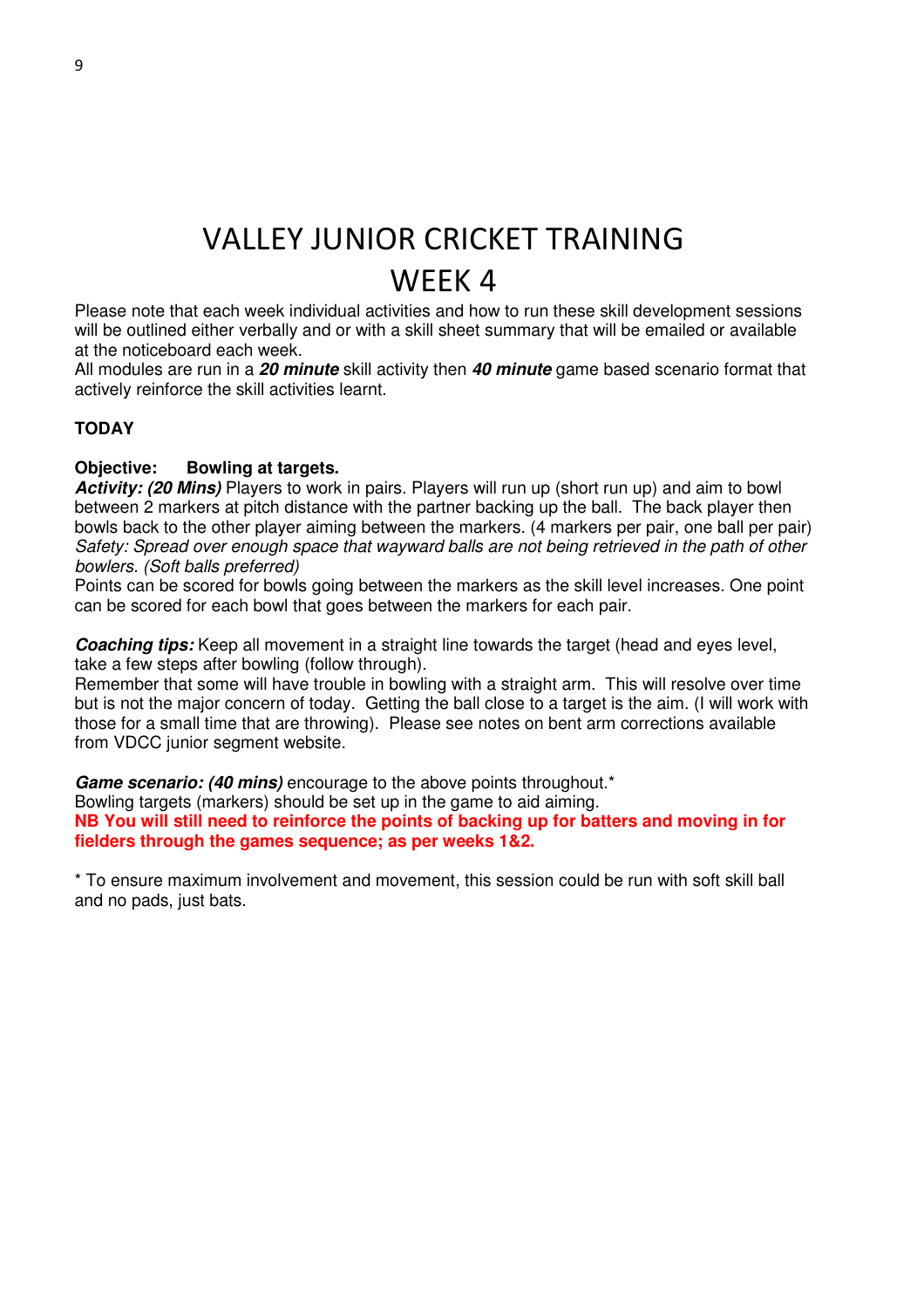Please note that each week individual activities and how to run these skill development sessions will be outlined either verbally and or with a skill sheet summary that will be emailed or available at the noticeboard each week.

All modules are run in a **20 minute** skill activity then **40 minute** game based scenario format that actively reinforces the skill activities learnt.

#### **TODAY**

#### **Objective: Fielding - stopping the ball and underarm throws**

Activity: (20 Mins) Players to work in pairs. Both underarms throws and fielding of the ball are combined in this activity. Players will stand opposite each other at around 10 metres and try to score a point by under arming a soft ball along the ground between his partner's goals (marker cones)

Coach to demonstrate under arm throws. - Low body position throughout throw and push arm at target rather than wrist flick as this will go to high in the air.

When stopping the ball encourage the player to attack the ball with both hands. Two hands made into a large pan shape is easier to gather the ball than one small hand or two hands apart. Do not worry if the ball is missed. This activity is not about defensive fielding To keep enthusiasm going swap partners throughout the exercise. Adding to the drill

- scoring for each underarm stopped with hands
- try your other hand (actually helps those struggling with thinking about how it is done and helps them then with their dominant hand)
- Move distance apart extra metres, players can underarm on the full to score through goals.

Safety: Spread over enough space that wayward balls are not being retrieved in the path of other players. (Soft balls preferred)

#### **Coaching tips:**

Push your arm at the target

Take a step after the thrown ball (follow through)

Remember each "practice game" session includes the add on activity and looks to recaps all skills covered thus far. If a player need additional spot help do not stop the whole activity. Enlist a coach or helper to work with one item with this player. This means no down time for the bulk of the group.

Game scenario: (40 mins) encourage to the above points throughout.<sup>\*</sup>

\* To ensure maximum involvement and movement, this session could be run with soft skill ball and no pads, just bats.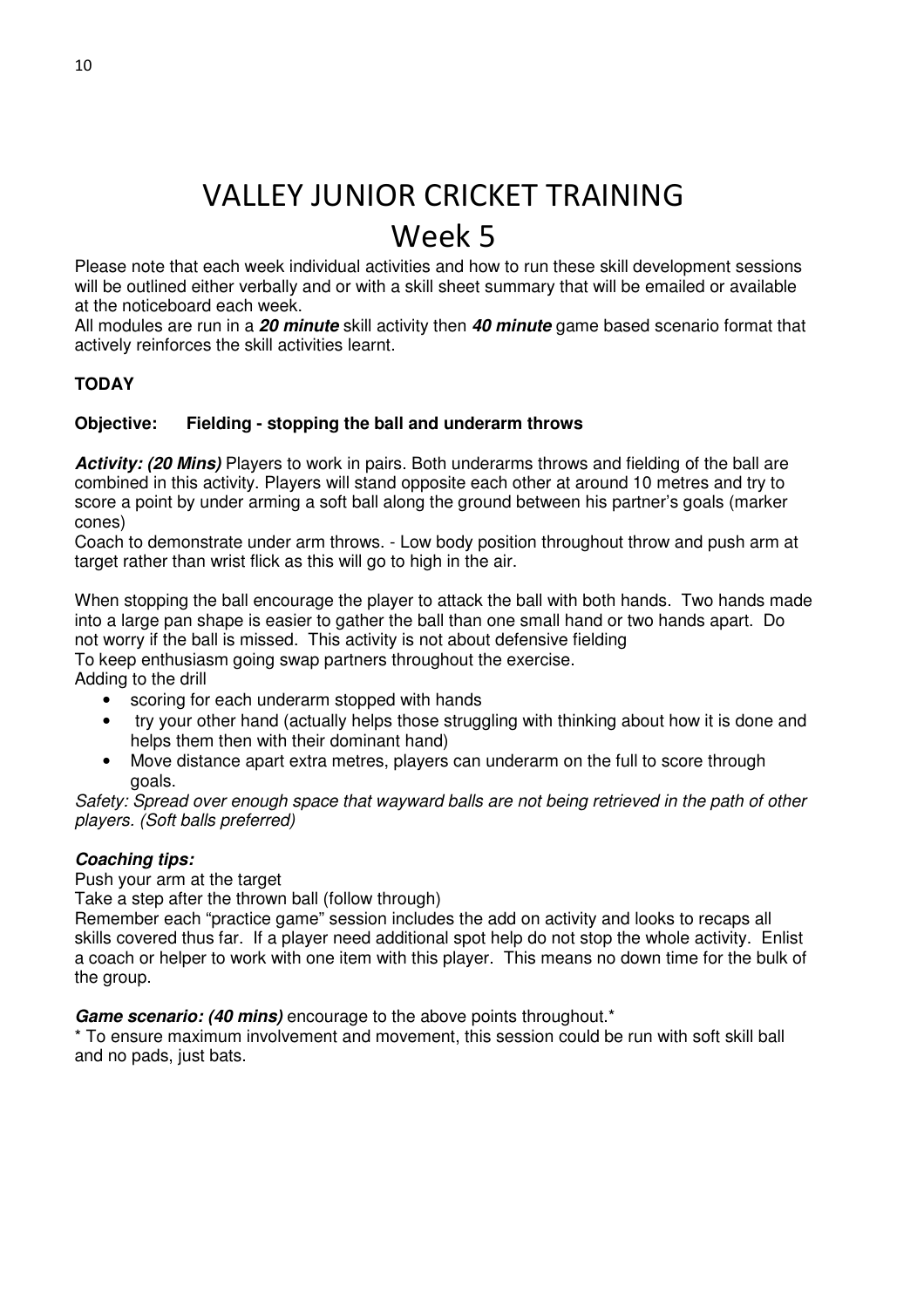### Week 6

Please note that each week individual activities and how to run these skill development sessions will be outlined either verbally and or with a skill sheet summary that will be emailed or available at the noticeboard each week.

All modules are run in a **20 minute** skill activity then **40 minute** game based scenario format that actively reinforce the skill activities learnt.

#### **TODAY**

#### **Objective: Bowling with increased control (Part 1)**

Over the next few weeks the skills of bowling will be built upon and reinforced. Depending upon level of development of the individual, some players may focus on one area of bowling. EG if their arm is straight they may work on landing the ball in target zones or if the ball is bouncing more than twice they can improve energy by faster rotation of arms and taking more steps in follow through.

#### **Bowling:\***

Message 1: Straight bowling arm (brush ear with arm and elbow) (Keep head level) Message 2: Holding the ball (hold in front half of fingers, not back in the palm, holding the ball strongly with all 5 fingers makes it hard to let go of). Hold the ball; don't squeeze the juice out of it.

Message 3: Target bowling (look at the target where you want the ball to land as you let the ball go)

\*Keep the message simple and only work on 1 item at a time. Adults will struggle to work with 2 or more concepts. Children will need to focus on one aspect at a time and feel comfortable with this before moving to the next.

**Key coaching tip**: as bowler sets up to bowl, ensure ball hand moves as it would normally as if you were simply running i.e. the back of the ball hand should be visible to the batter when bowler begins run up.

#### **Activity: (20 Mins)**

Activity: (A) bowling to partner – bowling arm to brush past ear. (Incorporate grip basics of sitting forward in fingers) Do not despair if some persist at throwing (remember this is trickle feed info that will take time and modelling for some)

Activity:  $(A)$  + landing the ball in a target area in front of partner, then bowled back.

Activity  $(A)$  + after releasing the ball follow through – move in the direction of target. Finnish in a follow through marked zone. Zone can be a single marker cone.

Anyone or a combination of these drills can be used.

To keep enthusiasm going swap partners throughout the exercise.

Safety: Spread over enough space that wayward balls are not being retrieved in the path of other players. (Soft balls preferred)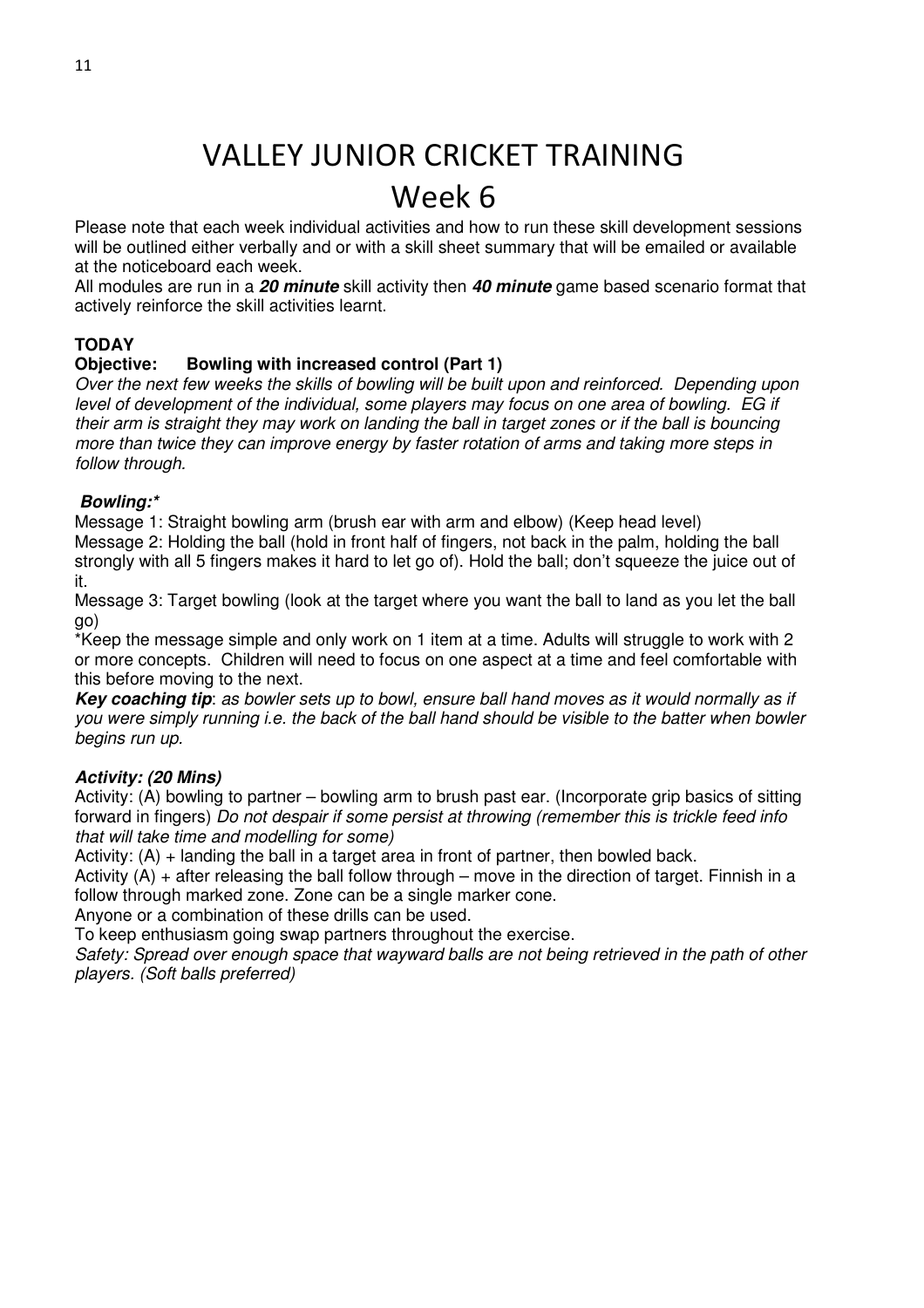### Week 7

Please note that each week individual activities and how to run these skill development sessions will be outlined either verbally and or with a skill sheet summary that will be emailed or available at the noticeboard each week.

All modules are run in a **20 minute** skill activity then **40 minute** game based scenario format that actively reinforce the skill activities learnt.

#### **TODAY**

#### **Objective: Bowling with increased control (Part 2)**

#### **Week 7 – Bowling:\***

**Message 1: Body direction** (Run up and follow through in straight lines) Energy can be increased to run through the crease and head towards target, remember to keep striving to keep head upright throughout)

Additional power and direction can be achieved from the leverage created form the non bowling or leading arm. By throwing this arm upwards toward target overall balance is improved. The non ball hand is underrated and plays a big role in shoulder rotation and issues of speed and height.

**Message 2: Basic grip refresh** (Ball held in front half of fingers; seamers should avoid five fingers on the ball as it makes it difficult to release. Held firmly but not squeezed)

#### **Message 3: Straight bowling arm + target bowling**

Shoulder to brush ear

\*Keep the message simple and only work on 1 item at a time.

**NB Please note that many bowlers will be at different stages of development. However the activity of bowling and working on refining each step is paramount in this stage of the overall plan. For batters to progress and for fielders to be active, bowlers need to get the ball somewhere near the batter. This is the key to what follows from here. Even if some bowlers are going well the enjoyment level of getting better and more accurate should not be overlooked. Remember positive encouragement all the way.**

#### **Activity: (20 Mins)**

**Activity: (A)** bowling to partner – bowling arm to brush past ear. Keep looking at target; change your aim if you need to. Look at Stumps or keeper.

**Activity: (A) + getting the ball to hit the target harder (quicker arm speed & body direction.** (Incorporate grip basics of sitting forward in fingers) (Remember this is trickle feed info that will take time and modelling for some)

Any one or a combination of these drills can be used.

To keep enthusiasm going swap partners throughout the exercise.

Safety: Spread over enough space that wayward balls are not being retrieved in the path of other players. (Soft balls preferred)

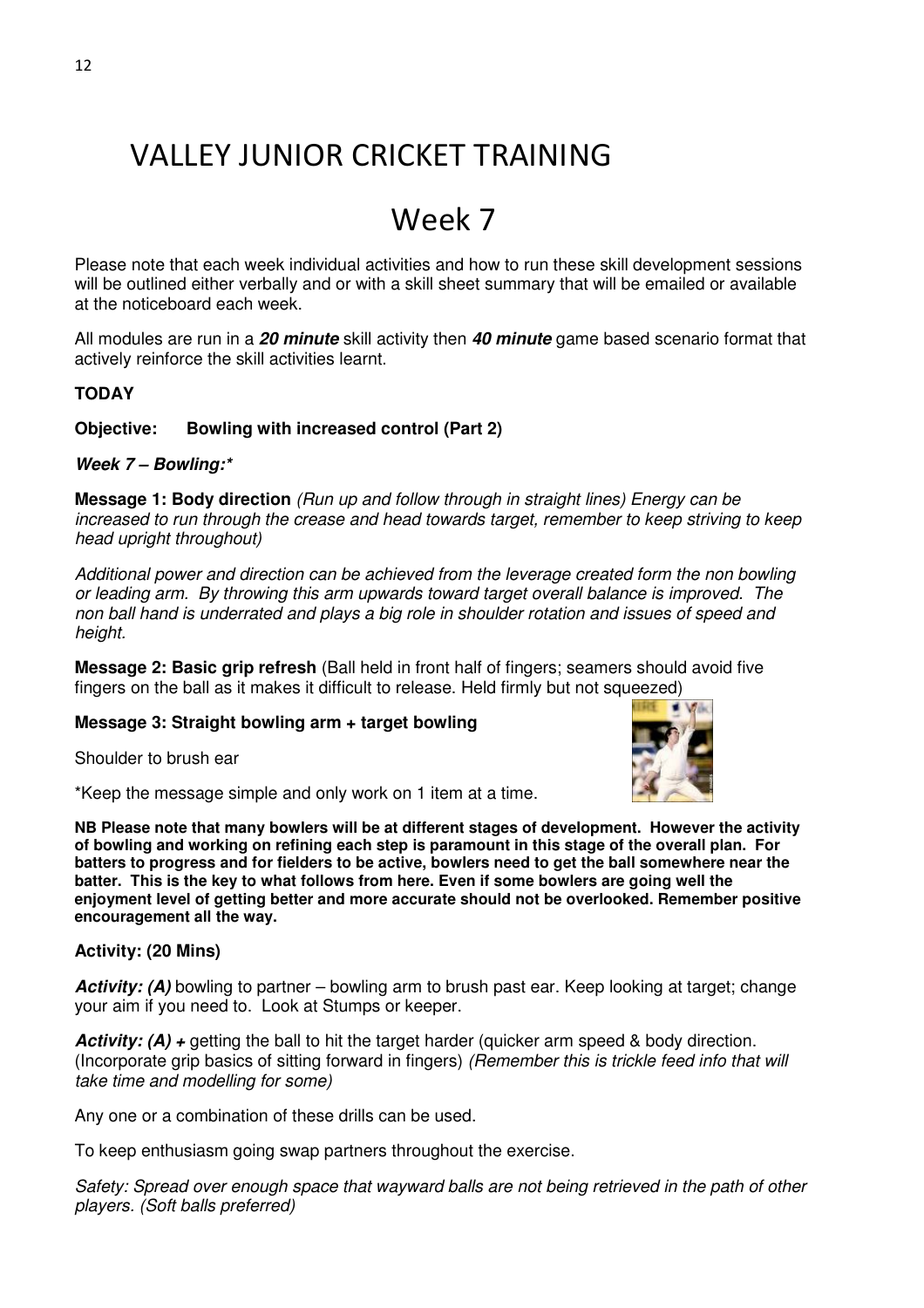### Week 8

Please note that each week individual activities and how to run these skill development sessions will be outlined either verbally and or with a skill sheet summary that will be emailed or available at the noticeboard each week.

All modules are run in a **20 minute** skill activity then **40 minute** game based scenario format that actively reinforce the skill activities learnt.

#### **TODAY**

#### **Objective: Controlling the cricket bat**

#### Week 8– Batting:\*

**Message 1:** Set up – feet shoulder width apart- hands together in the middle of the handle, legs slightly bent.

**Message 2**: Step toward the ball and stop.

**Message 3**: Swing the bat through to hit the ball in the direction of the goal.

#### **NB**

\*Keep the message simple and only work on 1 item at a time.

Issues to look for –

1. Lifting head just before contact – keep eyes on ball even until hit.

2. Stepping away from the ball – you must towards the ball otherwise you can't reach it

3. Falling over or away during and after the hit – Ensure step is a comfortable one not too small or too large, just enough to be balanced

#### Activity: (20 Mins)

Activity: (A) In Pairs using soft balls. Player a sets up stance and steps to batting tee hitting the ball firmly but not wildly to player B who is a goalie between 2 marker approx 10 metres apart. He then rolls the ball back to be teed up again. 10 hits then rotate. Coach to check components of Messages 1-3 as you go.

**Fun factors:** Allow batters to set up and then close eyes and then step to ball and strike. This enables other senses to be used and creates more awareness of feet and hands in relation the ball.

ACTIVITY DIAGRAM - NEXT PAGE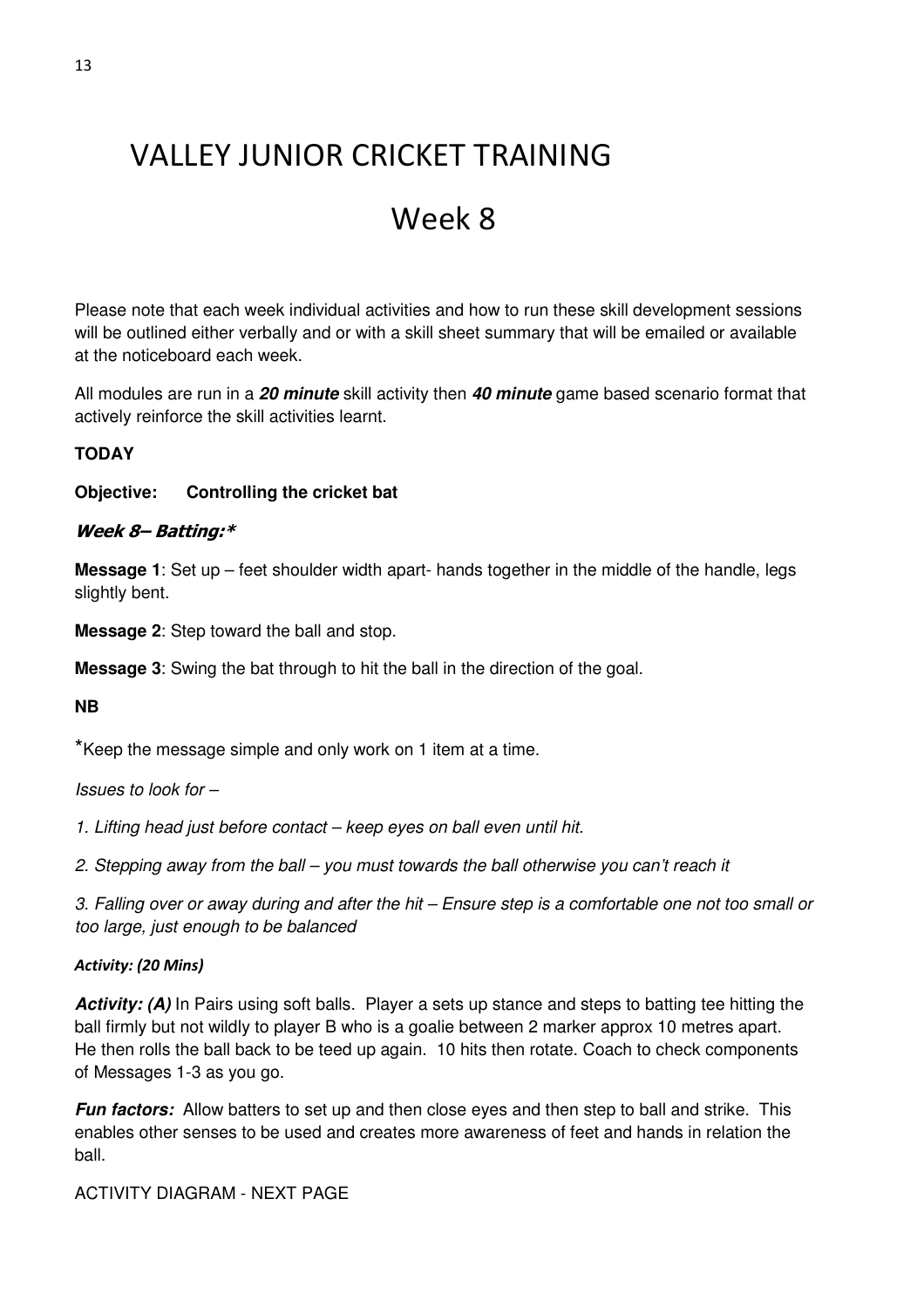

Each batter hit ten times to the fielder who return the ball underarm back to batter to be teed up for next hit. The pair swaps roles after ten hits. COMPETITION: who can get 10 out of ten between the markers?????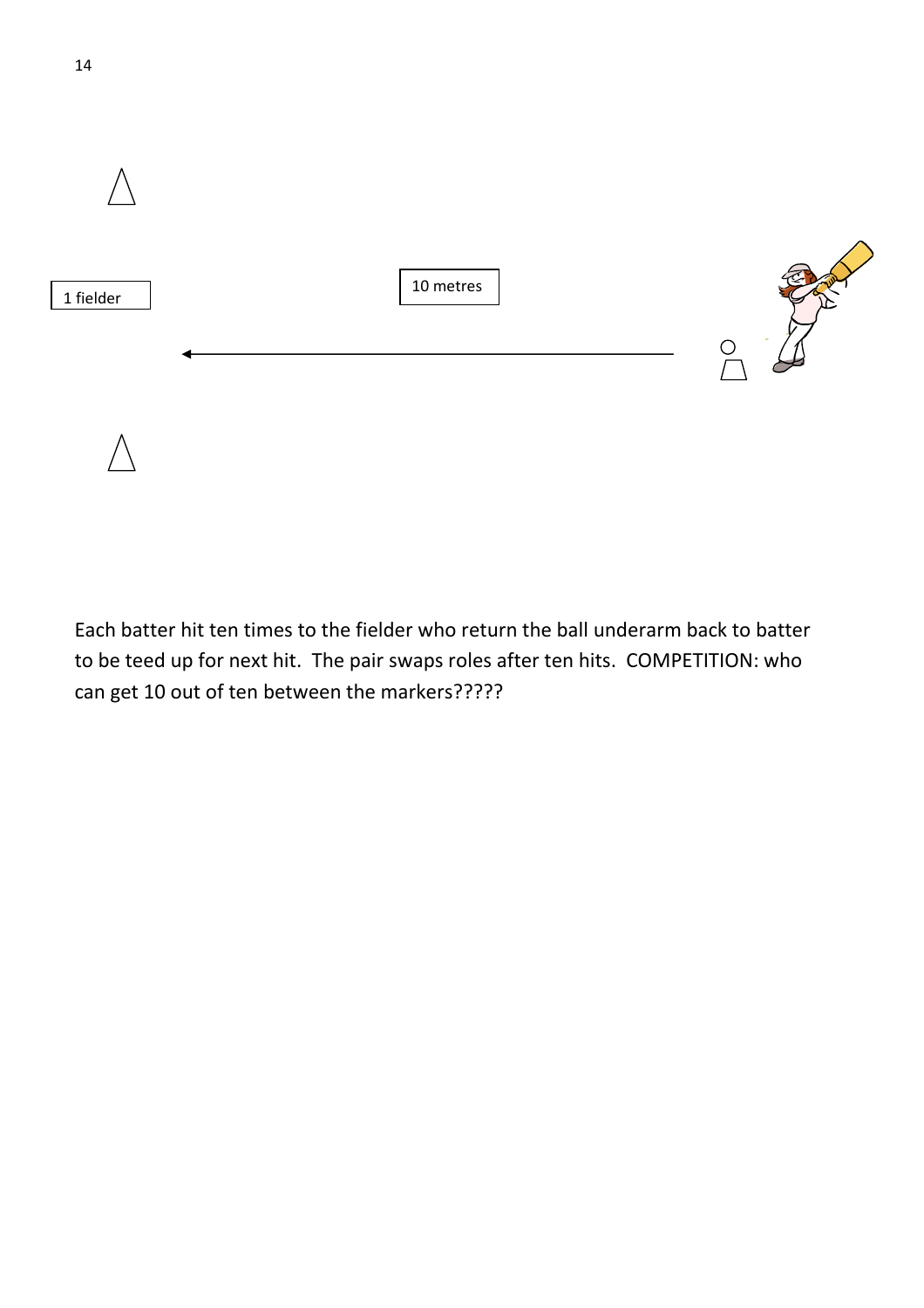### Week 9

Please note that each week individual activities and how to run these skill development sessions will be outlined either verbally and or with a skill sheet summary that will be emailed or available at the noticeboard each week.

All modules are run in a **20 minute** skill activity then **40 minute** game based scenario format that actively reinforce the skill activities learnt.

#### **TODAY**

#### **Objective: Maximizing bat and ball contact.**

**Message 1: READY** Set up – feet shoulder width apart- hands together in the middle of the handle, legs slightly bent.

**Message 2**: **SET** Step toward the ball and stop.

**Message 3**: **GO** Swing the bat through to hit the ball in the direction of the goal.

**NB** 

\*Keep the message simple and only work on 1 item at a time. As players become familiar with this drill the coach should be able to instruct Ready, Set, Go and observe the sequence.

Issues to look for: – moving through the set drill and not stopping to allow a good base to hit the ball. A stable solid base to hit off is imperative. If you are moving it is hard to hit a moving ball or even a still one.

Hands should be together on handle not apart.

#### **Activity: (20 Mins)**

**Activity: (A) In pairs using soft balls**. Player A sets up stance and steps to batting tee hitting the ball firmly but not wildly to player B who is a goalie between 2 markers approx 10 metres apart. He then rolls the ball back to be teed up again. 10 hits then rotate. Coach to check components of Messages 1-3 as you go.

As part of the concept to increase bat awareness a closing drill that is recommended is holding the bat by the handle with two hands and bouncing a ball on the face for at least five consecutive bounces. Ensure enough space between boys. TIP: keep the bounces small – easier to control. It may take 5 mins to get up to 5 bounces or more. (High level of fun for the boys) Reinforce issues of being still with the head if possible.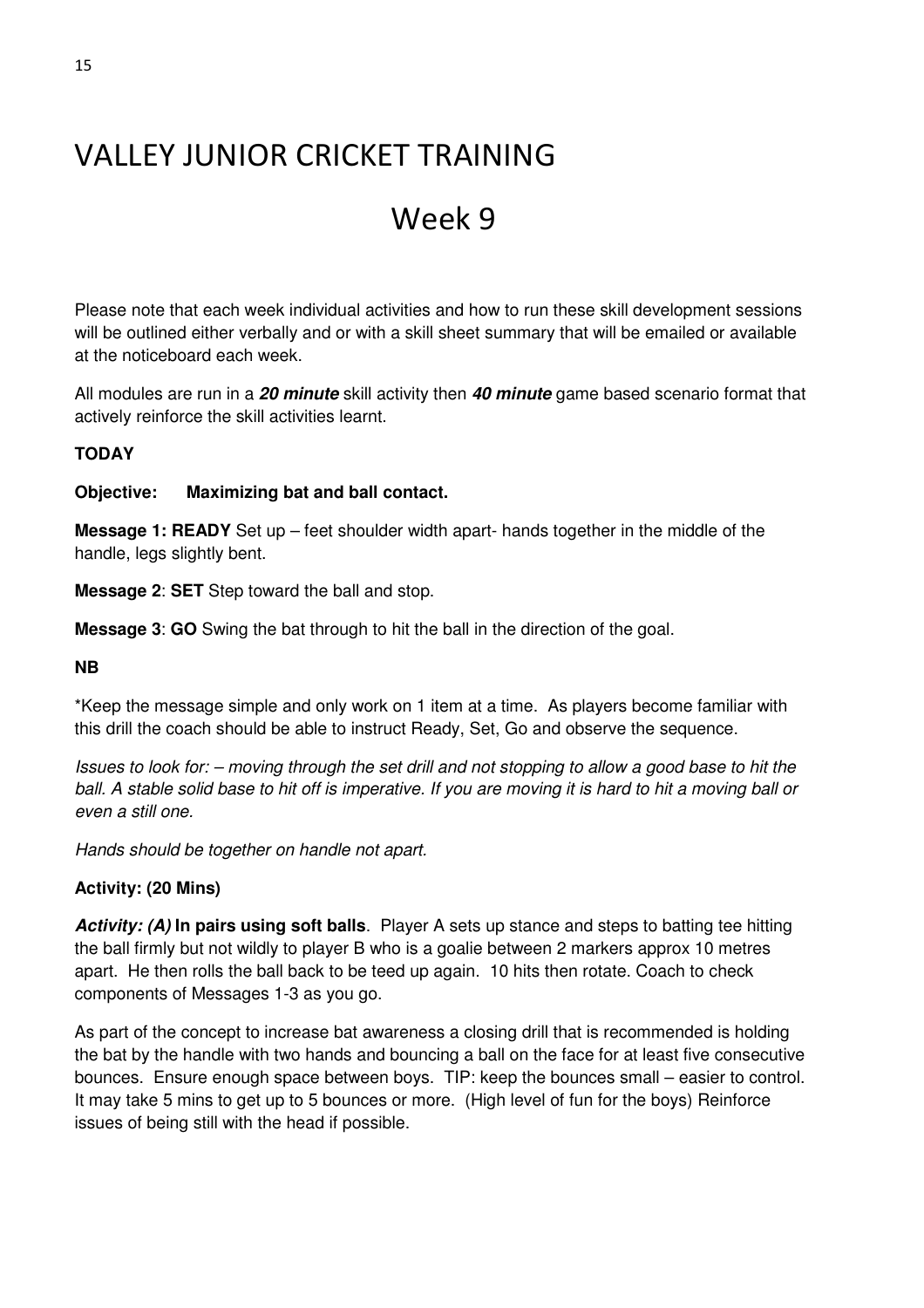## Week 10

Please note that each week individual activities and how to run these skill development sessions will be outlined either verbally and or with a skill sheet summary that will be emailed or available at the noticeboard each week.

All modules are run in a **20 minute** skill activity then **40 minute** game based scenario format that actively reinforce the skill activities learnt.

#### **TODAY**

#### **Objective: Hitting a selected target.**

#### **Week 10– Batting:\***

Warm up or warm down: Cricket Hockey -Players to run to a point on the field (50+ meters) and return by dribbling a ball along the ground with their cricket bat.

Two batting tees per batter with partner fielding the struck soft ball. One ball on marker set up to the off side (outside where off stump would be and one to the on side just outside or the line of leg stump). Ideally 2 soft balls per pair but one ball reset to a different marker each time is also OK.

#### **Activity: (20 Mins)**

Activity: (A) **In pairs using soft balls**. Message 1: as batter steps to hit the ball they dip shoulders and head towards the ball and hit at the selected marker (one for each tee). 10 hits then rotate.

#### Message 2: reinforce previous messages of grip and stance.

Message 3: emphasise that 'dipping' means the struck ball will go to direction of the head and shoulder dip. Also means that eyes remain on the ball until hit.

#### **NB**

\*If the concept of targets is too difficult for some the major aim is to get the head and shoulders dipping at wherever the ball is. Hitting between targets is not of high importance at this point. Hitting the ball with messages 1.2 & 3 is.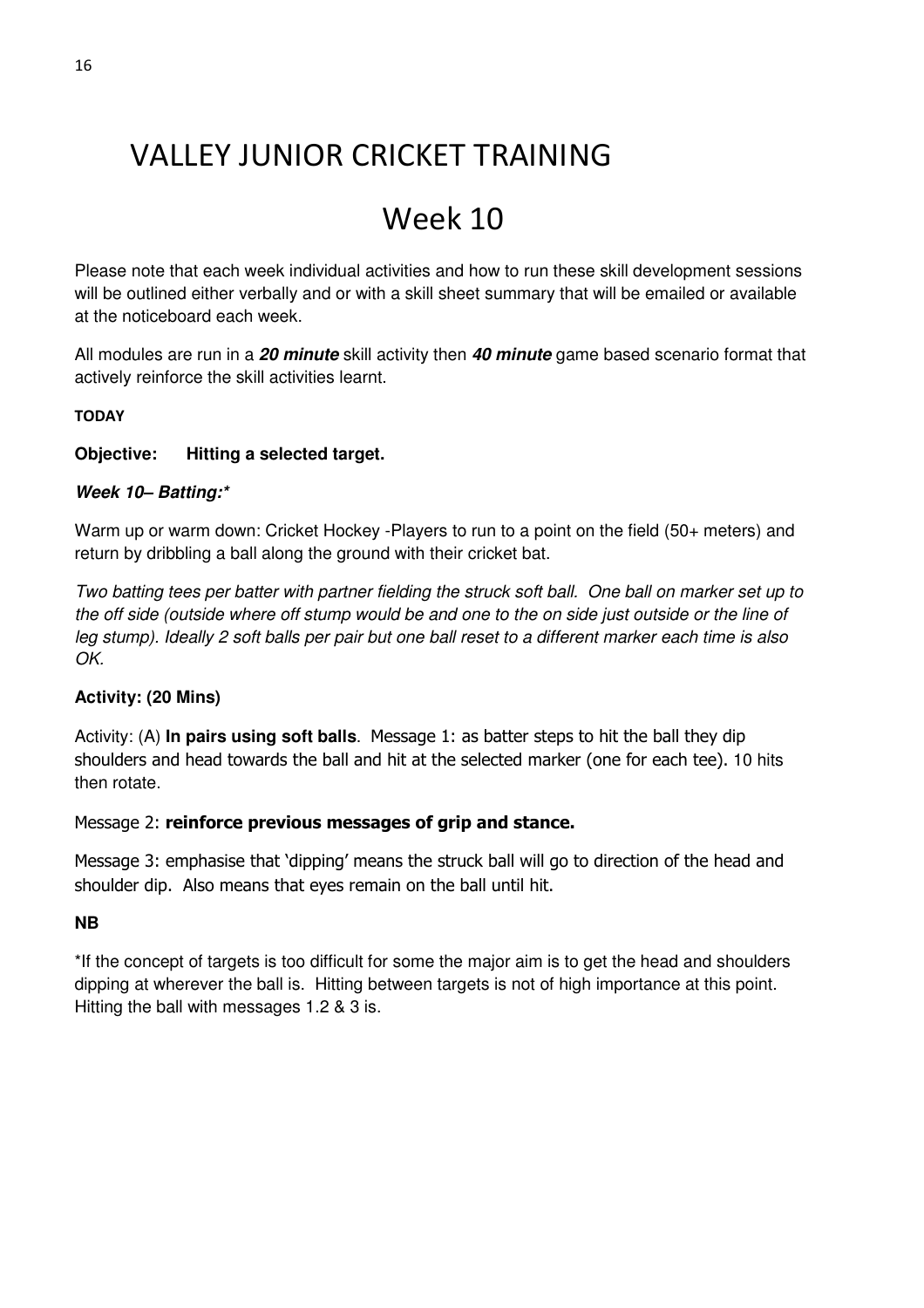## Week 11

Please note that each week individual activities and how to run these skill development sessions will be outlined either verbally and or with a skill sheet summary that will be emailed or available at the noticeboard each week.

All modules are run in a **20 minute** skill activity then **40 minute** game based scenario format that actively reinforce the skill activities learnt.

#### **TODAY**

Objective: Hitting a moving ball in straight zones

#### **Week 11– Batting:\***

**ACTIVITY LAYOUT:** 2 x batters with stumps, 1 x wicketkeeper. Coach is about 10 metres from the batter. Coach should have at least three cricket balls and throws on the full (underarm) to the batters offside and onside in. Batter is to hit along the ground between the markers. One point scored for each shot going in the "Vee". Ten throws each. Fielders return the ball back to the coach. Batters can run once they have hit the ball in the gap of the "Vee".

Add on. – Second time though each Player can hit in the air though the Vee but must retain the same qualities of "Dip and point" and keep balance when hitting long. Same scoring but lose a point if caught. NB if you can enlist mum dad helpers you can make two groups –better involvement

#### **Using any type of ball (match style preferred)**.

#### **Activity: (20 Mins)**

#### **Message 1**: **reinforce previous messages of grip and stance.**

**Message 2:** emphasise that 'dipping' means the struck ball will go to direction of the head and shoulder dip. Also means that eyes remain on the ball until hit.

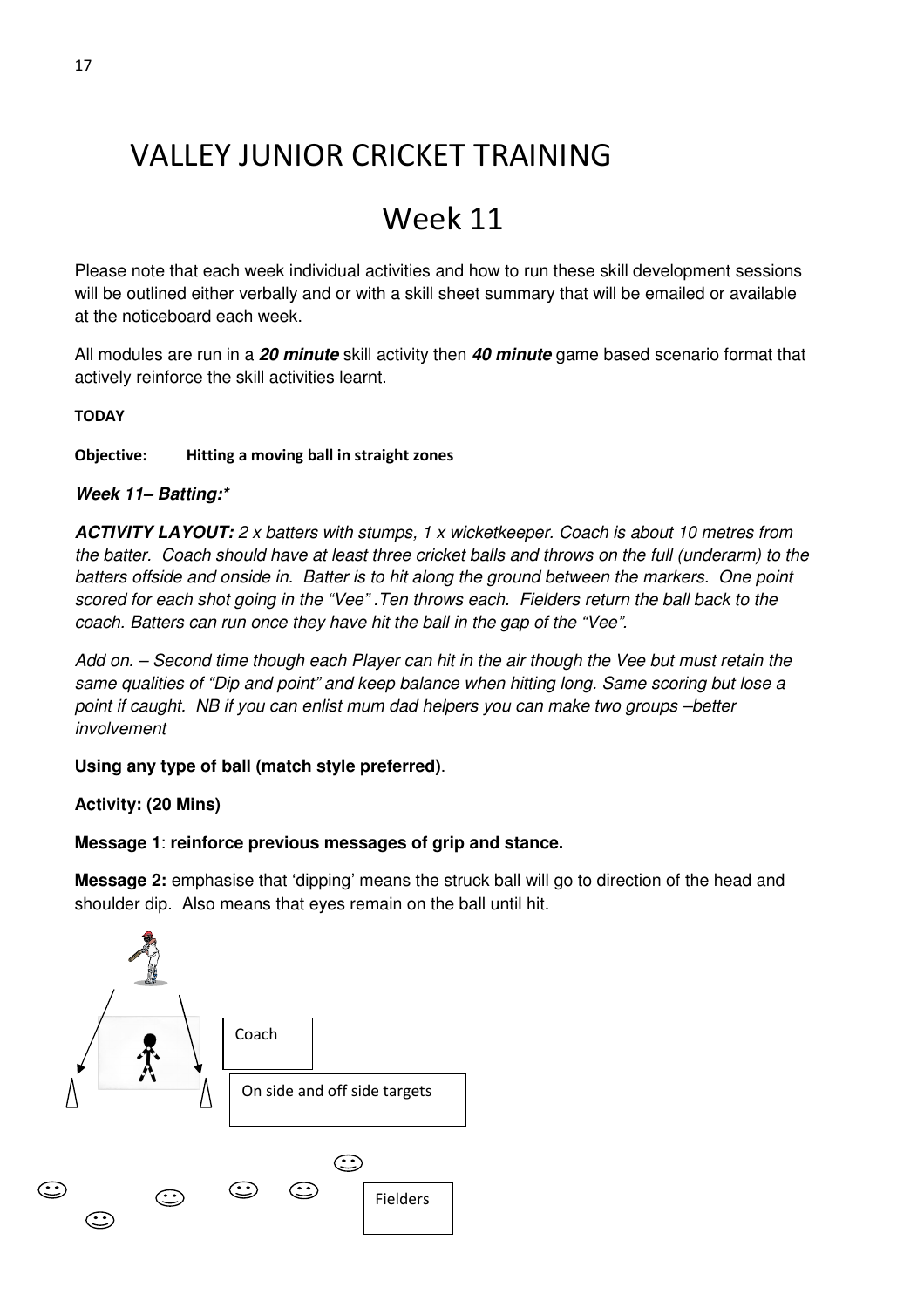### Week 12

Please note that each week individual activities and how to run these skill development sessions will be outlined either verbally and or with a skill sheet summary that will be emailed or available at the noticeboard each week.

All modules are run in a **20 minute** skill activity then **40 minute** game based scenario format that actively reinforce the skill activities learnt.

#### **TODAY**

#### **Objective: Cross bat Shots (pull shot).**

#### **Week 12– Batting:\***

#### Layout Structure

Depending upon team numbers; 3-4 batters using high batting tees. Each batter will have two fielders to gather and return the ball back after hitting. Batter is to hit along the ground between the markers. Tee is placed so that the hit zone is approx level and parallel to hip.

\*Please note that if there is insufficient high batting tees that a single kanga stump and rubber batting tee placed on stumps works fine as well. As this is power shot extra distances should be allowed for fielders. A major scoring shot in junior cricket but often missed because of lack of bat speed and balance.

#### **Use soft ball type of ball**

#### **Activity: (20 Mins)**

**Message 1: (A)** Bat and hands goes up (back lift) **(B)** Down (to hit the ball) and **(C)** back up with hands ending near your head (follow through). In this way the ball should be hit with maximum power in a downward or flat path.

**Message 2:** Foot movement is based upon other weeks with initial front foot movement towards the ball and swing. (Elements of balance and back foot will be built upon later)

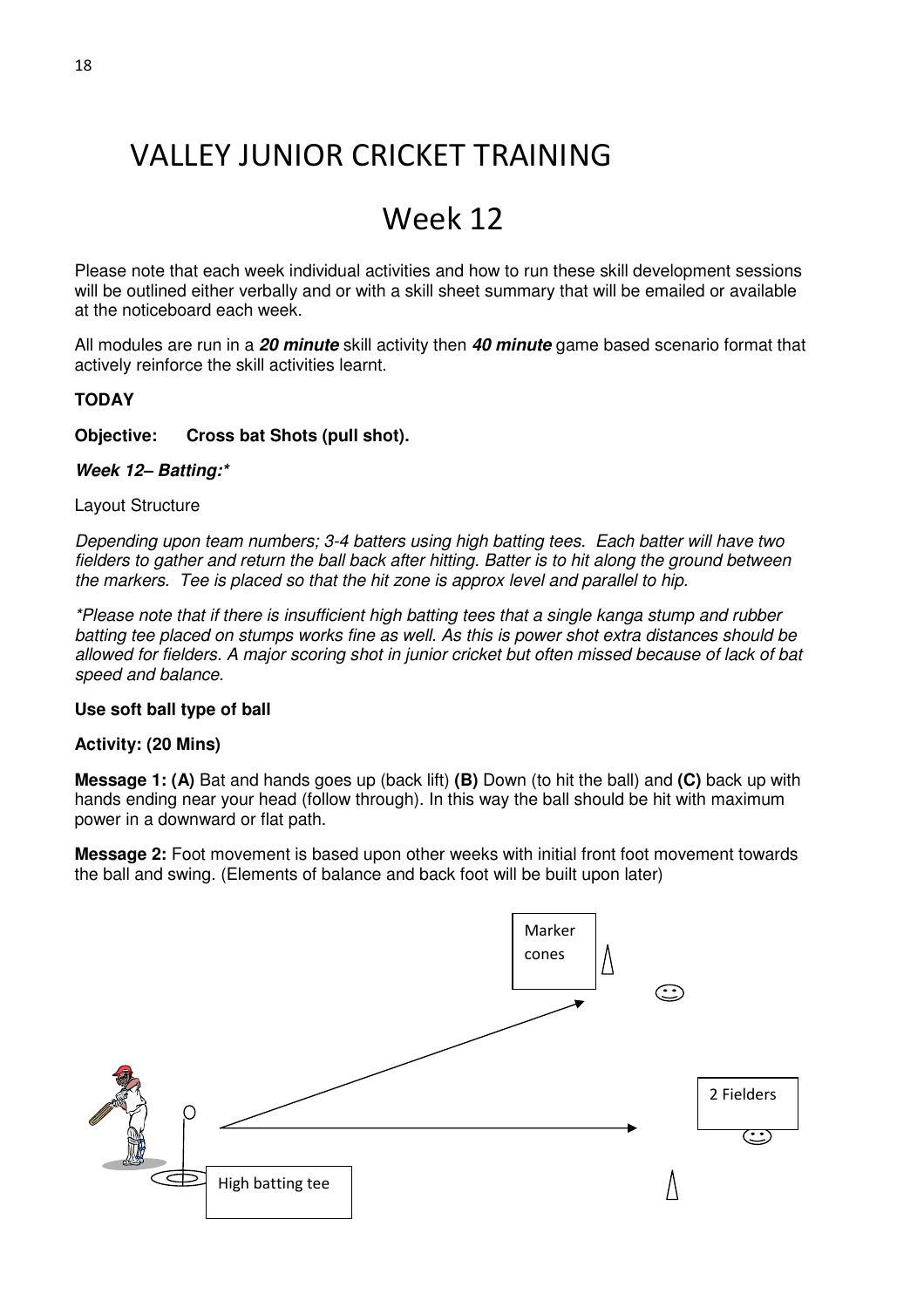### Week 13

Please note that each week individual activities and how to run these skill development sessions will be outlined either verbally and or with a skill sheet summary that will be emailed or available at the noticeboard each week.

All modules are run in a **20 minute** skill activity then **40 minute** game based scenario format that actively reinforce the skill activities learnt.

#### **TODAY**

#### **Objective: Cross bat Shots (sweep shot). This shot can be played to any slower ball outside leg stump**

#### **Week 13– Batting:\***

Aim and Objective: This is a another horizontal bat shot which can be used a lot due to the high amount of balls going down leg side at reduced pace or even second bounce. The ability to get the bat in a horizontal position hitting through the ball will result in a greater degree of contact and runs scored. This shot provides a major scoring opportunity in younger age groups.

#### **Layout Structure**

(1)Batter will start in low position (On one knee – knee touching ground is farthest from the ball) with bat ready to strike as per image (2) Batter to strike ball with bat flowing through and ending with the toe of the bat up over the shoulder.

Depending upon team numbers; 3-4 batters using batting tees. Each batter will have two fielders to gather and return the ball back after hitting. Batter is to hit along the ground between the markers.

#### **Use soft ball type of ball**

#### **Activity: (20 Mins)**

**Message 1: (A)**Bat and hands goes up (back lift) **(B)**Down (to hit the ball) and **(C)**back up with hands ending near your head (follow through).In this way the ball should be hit with maximum power in a downward or flat path. Remain low throughout the shot and as the term implies the bat needs to get through in sweeping motion a close to parallel with the ground as possible.

**Message 2**: Coaches discretion: as a follow up after first drill has been grasped, batter may go from standing stance to shot.

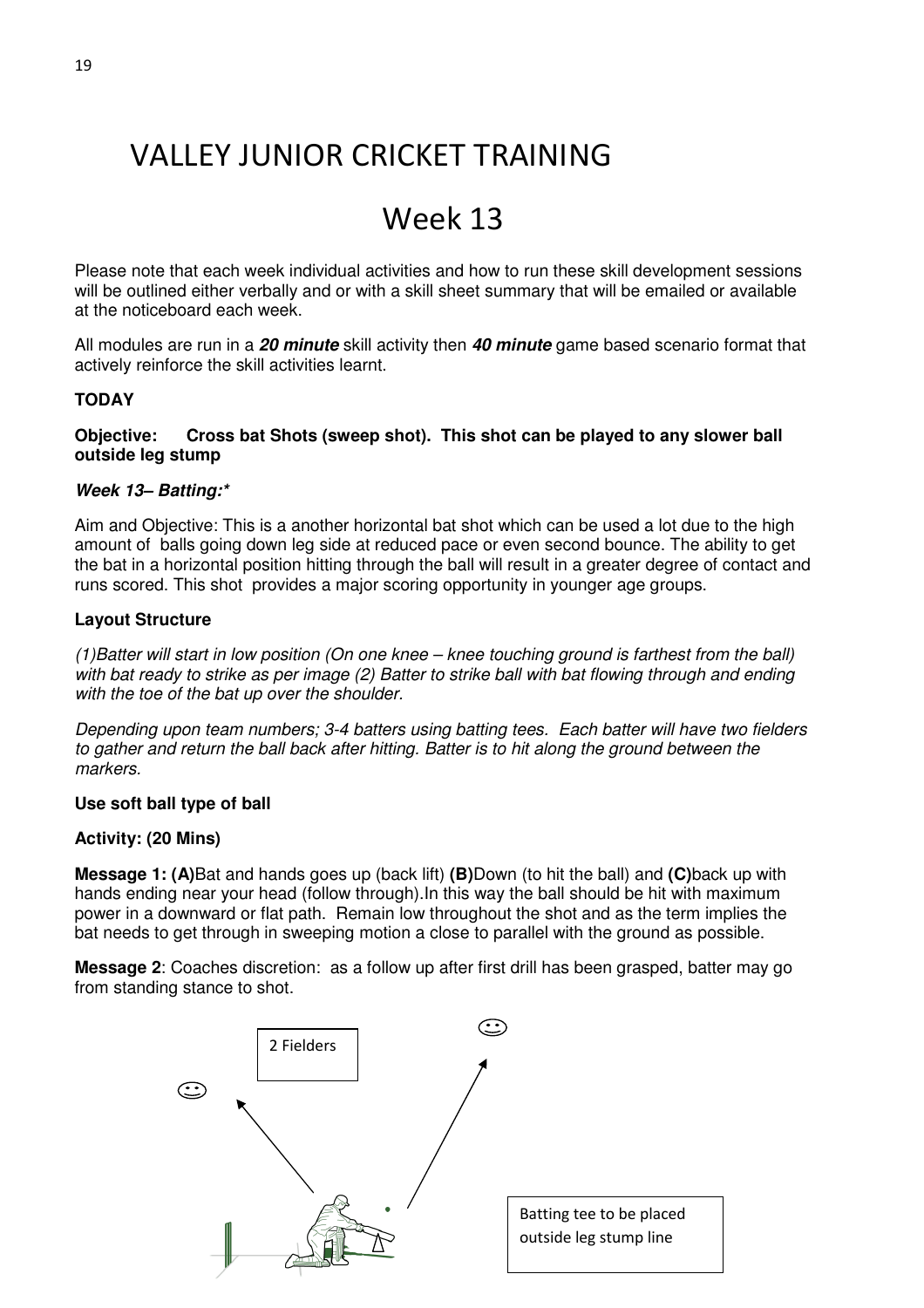### Week 14

Please note that each week individual activities and how to run these skill development sessions will be outlined either verbally and or with a skill sheet summary that will be emailed or available at the noticeboard each week.

All modules are run in a **20 minute** skill activity then **40 minute** game based scenario format that actively reinforce the skill activities learnt.

#### **TODAY**

#### **Objective: Over arm throwing; ability to throw with ease and hit a chosen target zone over a short distance.**

Be sure to always have players stretch their arms prior to throwing games. (Shoulder rolls and pulling hands back and upwards is one way to do this) DON'T let players pick up a ball until their arm is warm.

**\***Gather ball with both hands and bring hands together with ball to body midpoint (belly button).

When throwing the ball, get those front shoulders pointing straight at the target.

\*Take a small step toward the target when throwing the ball, and follow through.

Get those arms bent at the elbow, up above the shoulder, when throwing the ball ("Down, Back & Up").

\*(**Coaching tip**: "Thumb to the Thigh, Knuckles to the Sky".) Elbow comes through first followed by hand and ball, fingers on top of the ball.

\*Follow through on your throws by bringing the *Throwing Side Hip* around on your follow through. In other words take another step towards the target after releasing the ball.

In throwing, work on keeping the throwing elbow UP. Don't sling it, push it or side-arm it. Throwing "over the top" increases strength, velocity and accuracy. It also protects the arm from injury.

**Coaching tip:** it is worthwhile to go through the process step by step as above and do this several times through the throwing game.

#### **Activity: (20 Mins)**

**In Pairs:** 20 – 30 metre apart with one stump target in between the pair. Continue throwing at target incorporating the above steps. Score 1 for each pair hitting target. Ensure enough space between each pair as some throwers will be off target.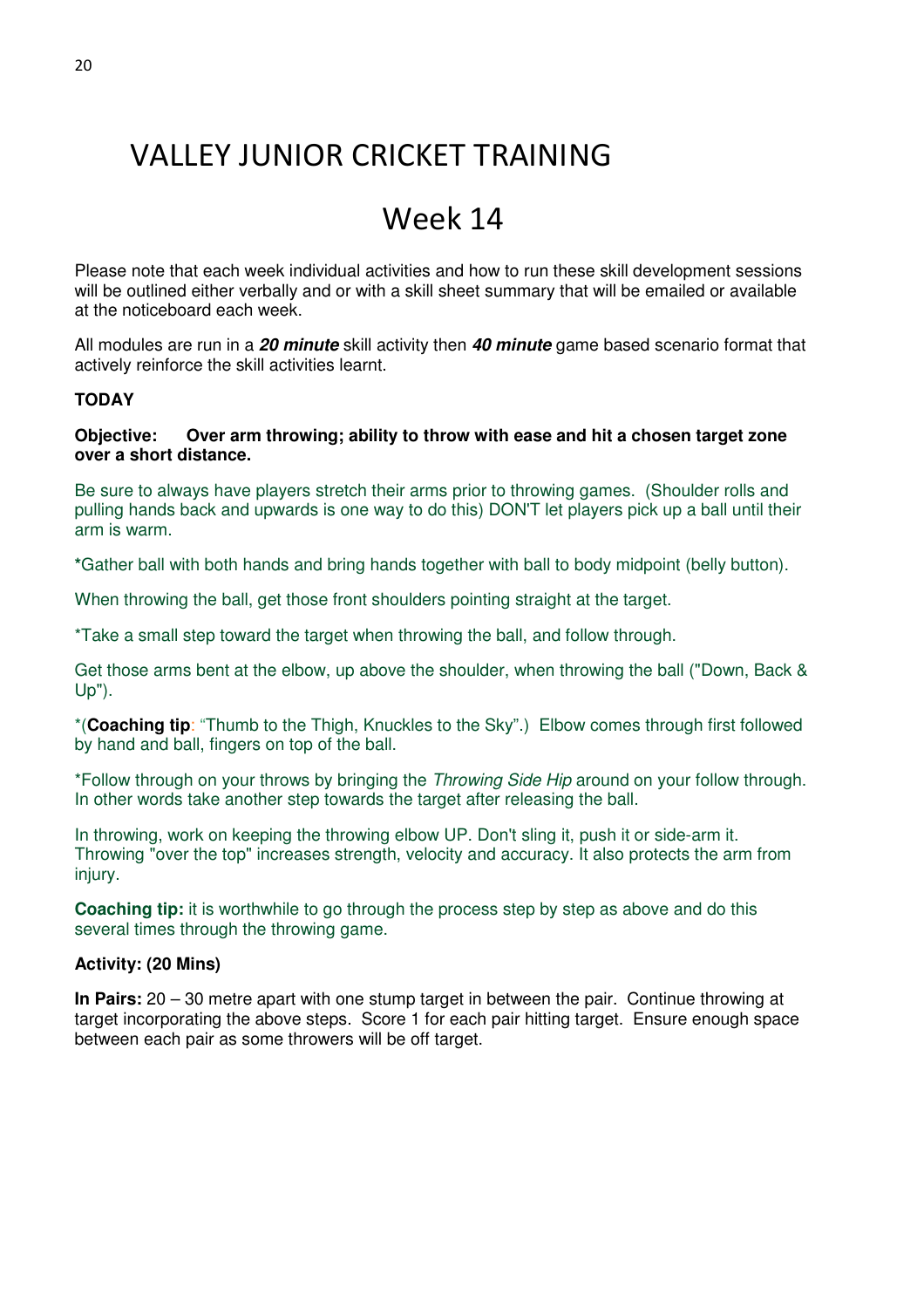## Week 15

Please note that each week individual activities and how to run these skill development sessions will be outlined either verbally and or with a skill sheet summary that will be emailed or available at the noticeboard each week.

All modules are run in a **20 minute** skill activity then **40 minute** game based scenario format that actively reinforce the skill activities learnt.

#### **TODAY**

#### **Objective: Short catches; able to confidently receive short flat catches.**

To achieve any good outcome in sport **balance** is a good starting point. In order to take and be alert for short catches players should be balanced with a stable base. This means that their feet should be about shoulder width apart with knees slightly bent.

**Hands** should be ready as one "mit". Often younger players will slap hands together or sprout hands outwards towards the ball. Hands need to out in front ready take the catch. By doing this hands can travel back towards the body therefore lessening impact. This is called "length of catch". The better the length of the catch the higher the chance of catching the ball and avoiding it bouncing out of hands that don't travel.

**Eyes** should watch the ball until it is stopped. Many players will only partially track the ball and hope the ball will fall into their hands. By 'watching the ball until it is stopped" the eyes keep tracking the path of the ball at all times.

#### **Activity: (20 Mins)**



- One soft ball per pair.
- Simple underarm to each other.
- Hands ready (big target)
- Watch till stopped
- Length of catch
- Variation increase distance to 5 metres

Competition: How many catches can you get in one minute? Give each group a second ball.....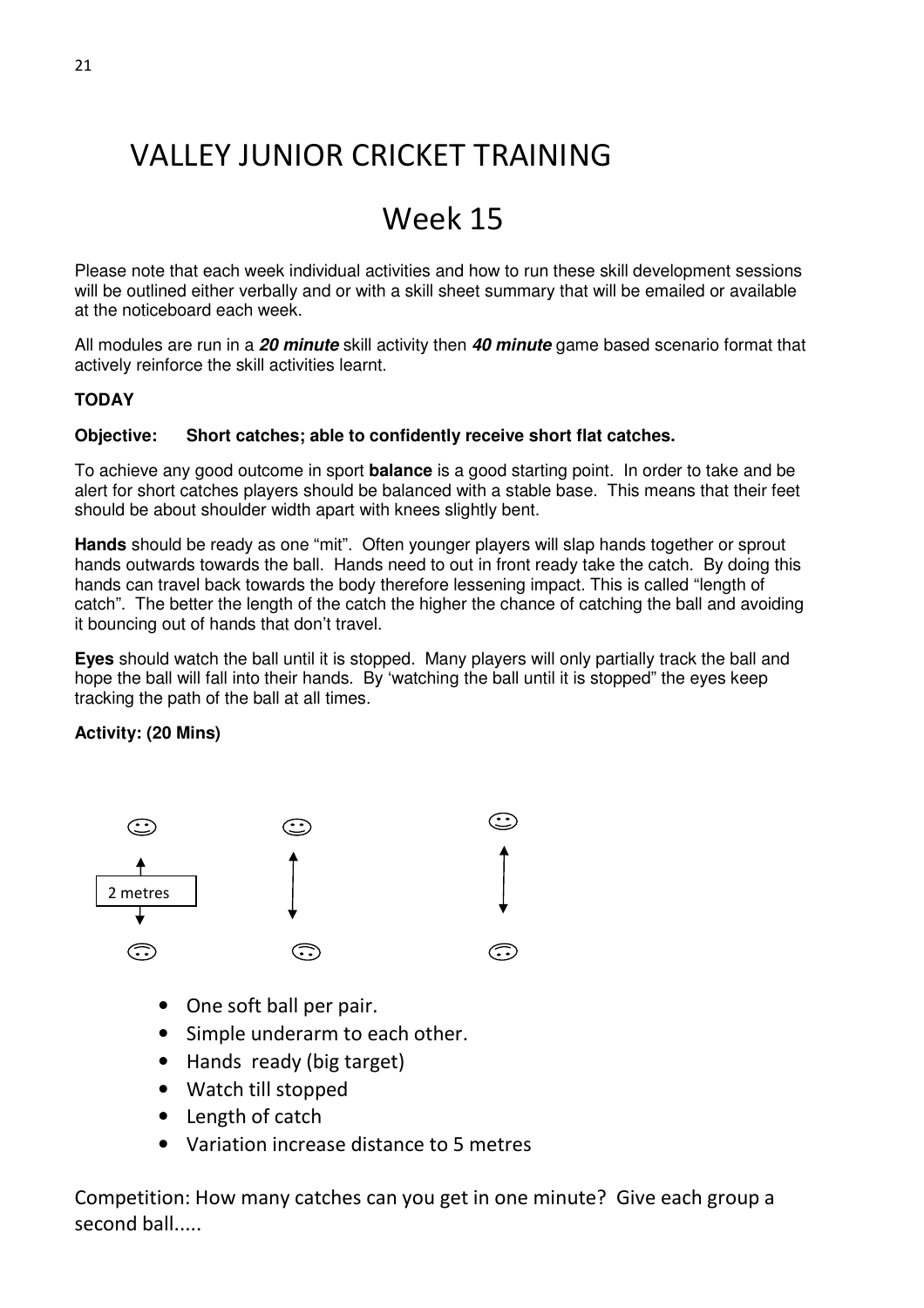### Week 16

Please note that each week individual activities and how to run these skill development sessions will be outlined either verbally and or with a skill sheet summary that will be emailed or available at the noticeboard each week.

All modules are run in a **20 minute** skill activity then **40 minute** game based scenario format that actively reinforce the skill activities learnt.

#### **TODAY**

#### **Objective: High catches.**

Week 16– catching:\*

Aim and Objective: Ability to watch and position head and hands in correct position for high ball catches.

Enlist some helpers as the key is for the players to have as little standing around time as possible. One coach throwing to 11 kids is less than ideal. If you cannot get helpers it is best to then have the boy's pair off and throw to each other. Quality of throws will be down in this scenario.

#### **Use soft ball type of ball**

### **Activity: (20 Mins) Use soft balls**

**Coach and helpers to underarm a ball 5 to 10 metres into a high ball catch. Players to be position about 5 meters from coach. Players to be grouped 2-3per coach.** 

Messages: **(A) Hands ready together – as early as possible-making a big cup or target. (B)Hands to start high – at or above eye level (C) Hands will give as you catch the ball to cushion the stop** – "watch it till it stops."

The length of the catch (cushioning of arms/hands) is vital in controlling the ball and preventing it from bouncing off hands. Let the ball come into your hands. **Variations:** (1) try using one hand at a time. What is your success rate with your non dominant hand? (2)Throw two different coloured balls and only catch the nominated colour (use soft balls)